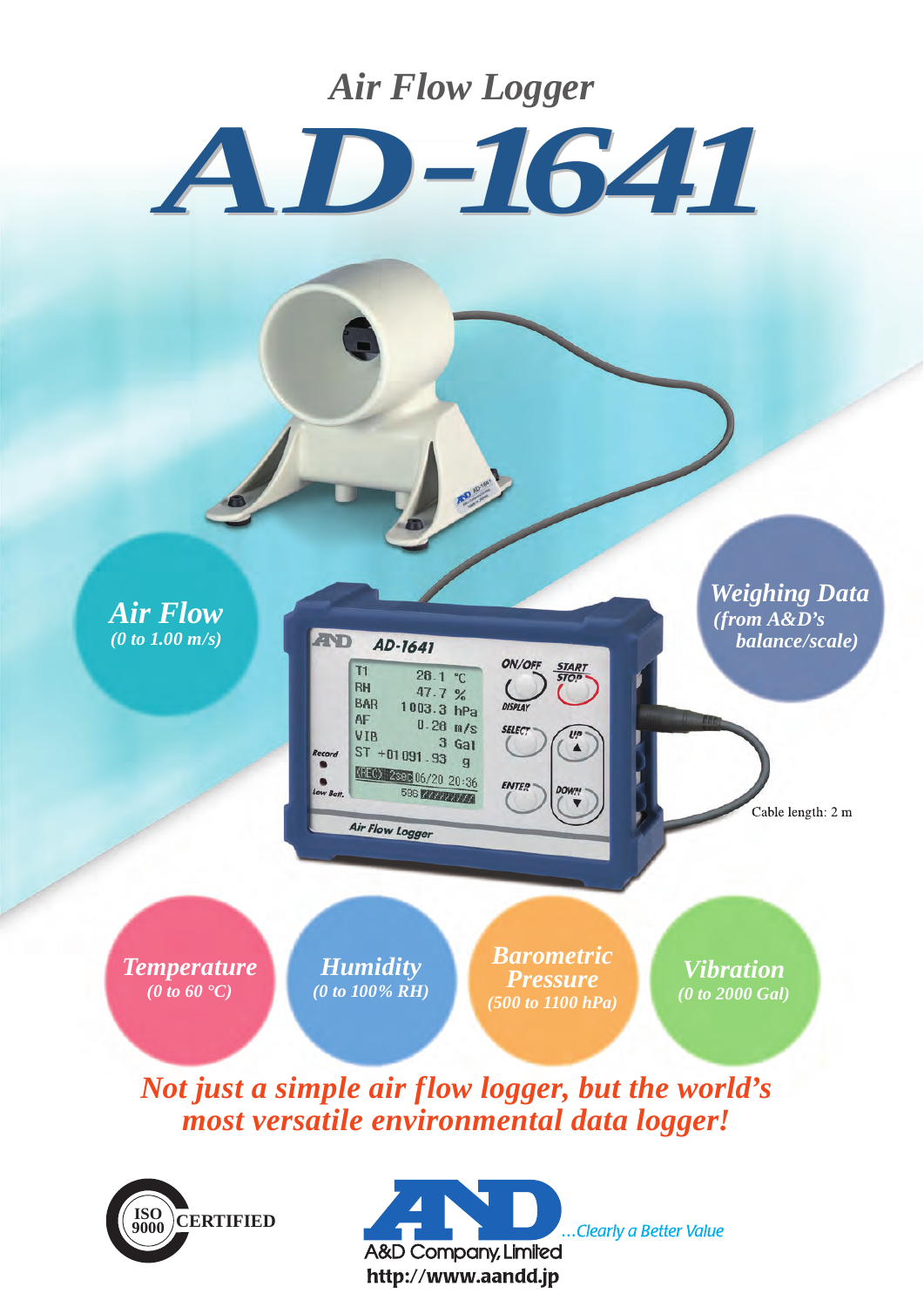# *Five Kinds Of Environmental Data Five Kinds Of Environmental Data With One Device!? With One Device!?*

Now you can precisely capture **low-velocity air flows** of 0 to 1.00 m/s – together with **temperature, humidity, barometric pressure** and even vibration all at the same time – using nothing more than this single, portable and easy-to-mount device!

# *Diverse array of possible applications*

For constant monitoring of the wind speed of a containment enclosure, laminar flow cabinet, etc.



For creating and/or studying environments for nurturing delicate animals or plants



For managing the environmental factors that affect the stability of high-precision weighing instruments (e.g. microbalances)



For controlling ambient conditions in laboratories, workshops, industrial processes, etc.



*And so forth*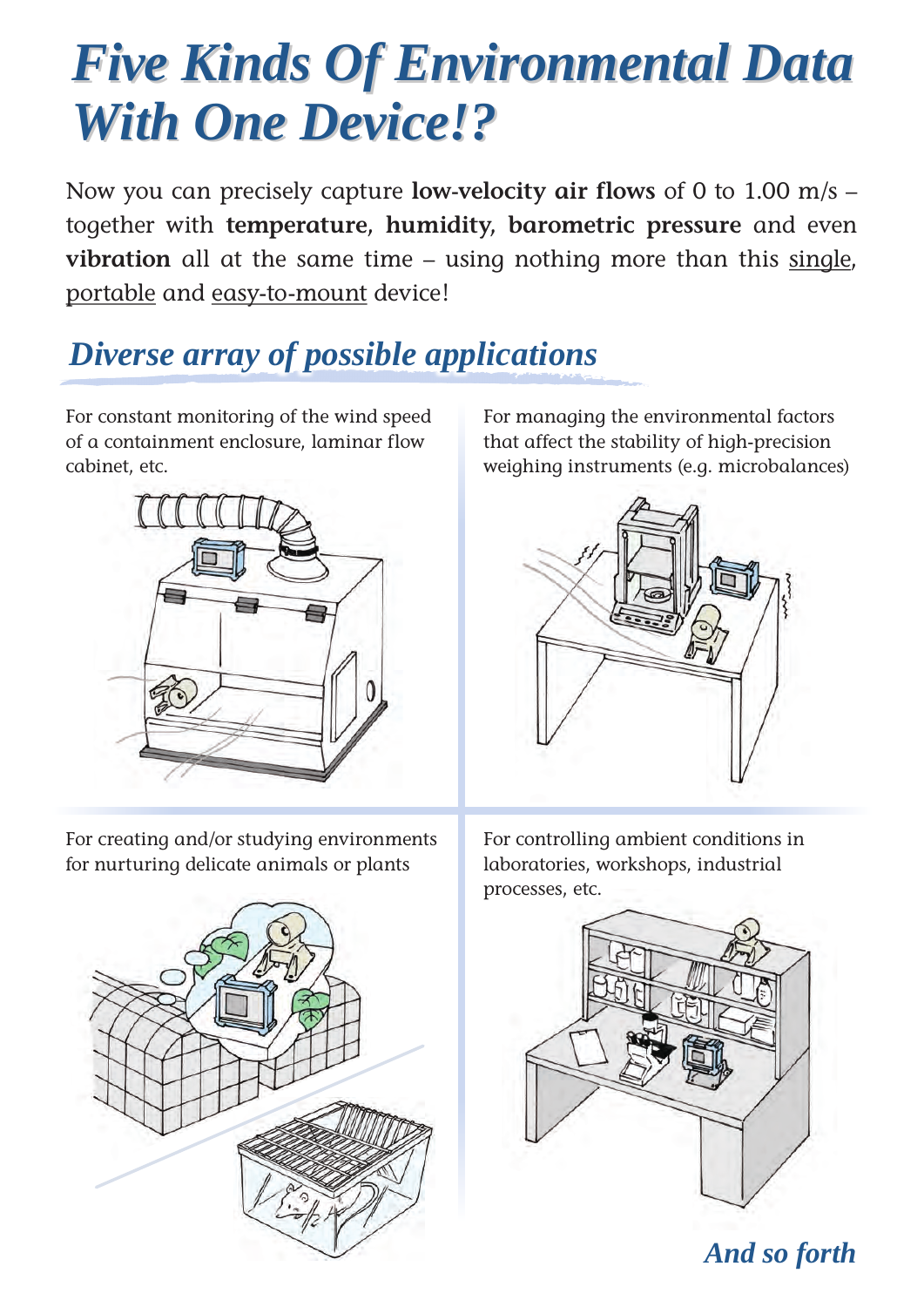### **Alarm for abnormal values (comparator function)**

The AD-1641 lets you know by buzzer $*1$  as well as by display if the selected environmental value (air flow, temperature, humidity or barometric pressure) has fallen outside the set upper and lower limits for the selected period of time (3 seconds, 10 seconds, or at once). This function is especially useful for ensuring the safety of containment systems.

\*<sup>1</sup> Attached to the air flow sensor unit

### **Simultaneous logging of environmental and weighing data**

When connected to an A&D balance/scale, the AD-1641 can save<sup>\*2</sup> mass values sent from the balance/scale while simultaneously collecting the five kinds of environmental data, all with date and time of recording. There will no longer be the hassle of manually integrating data from different devices for later analysis and documentation.



\*<sup>2</sup> Up to 10,000 data sets, which is roughly 100 days' worth of continuous recording at a 15-minute interval

### **Quick data saving to a PC requiring no special software**

The PC instantly recognizes the AD-1641 as USB storage. The data is stored in CSV format and can be opened using spreadsheet software such as Microsoft Excel, allowing for easy processing and graphing.

### ■ **Real-time transmission mode**

The AD-1641 can transfer environmental data (with or without weighing data) to a PC in real time instead of saving it on the device itself.

### **Protector against dust & water (IP65) as well as 1.5 m drop impacts**

With the provided protective cover, the main unit of the AD-1641 becomes IP65 dust and waterproof for use under tough conditions. It also absorbs impact shocks enough to avoid breakage from falls from as high as 1.5 m.